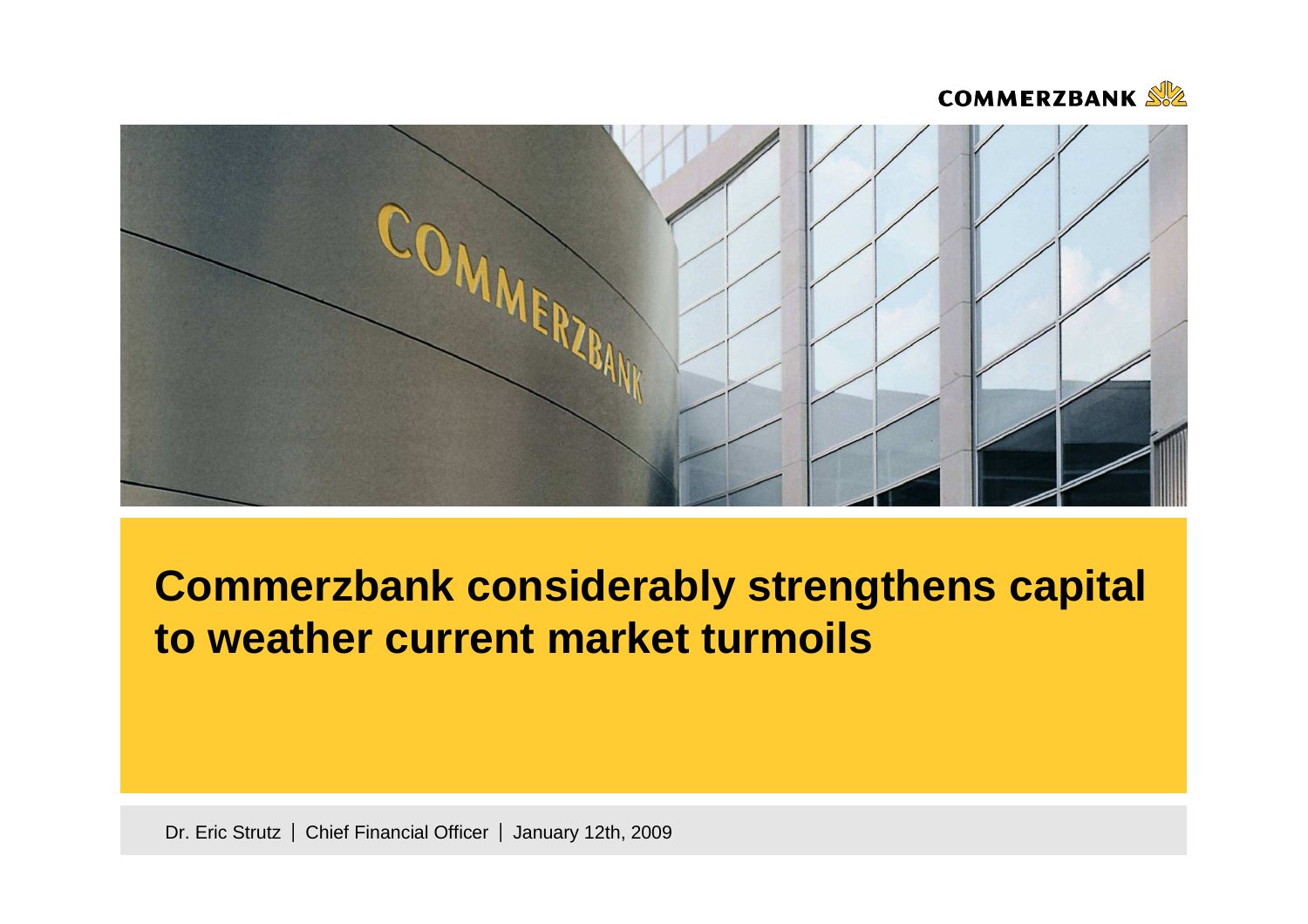

# **Q4 at a glance**

- **1.**Extraordinary change of the economic environment
- **2.**Significant spread widening over all asset classes
- **3.**Capital injection resulting from new international capital requirement standards
- Accelerated take over of Dresdner Bank initiated**4.**
- Commerzbank set to strengthen capital position to emerge from the current market environment significantly strengthened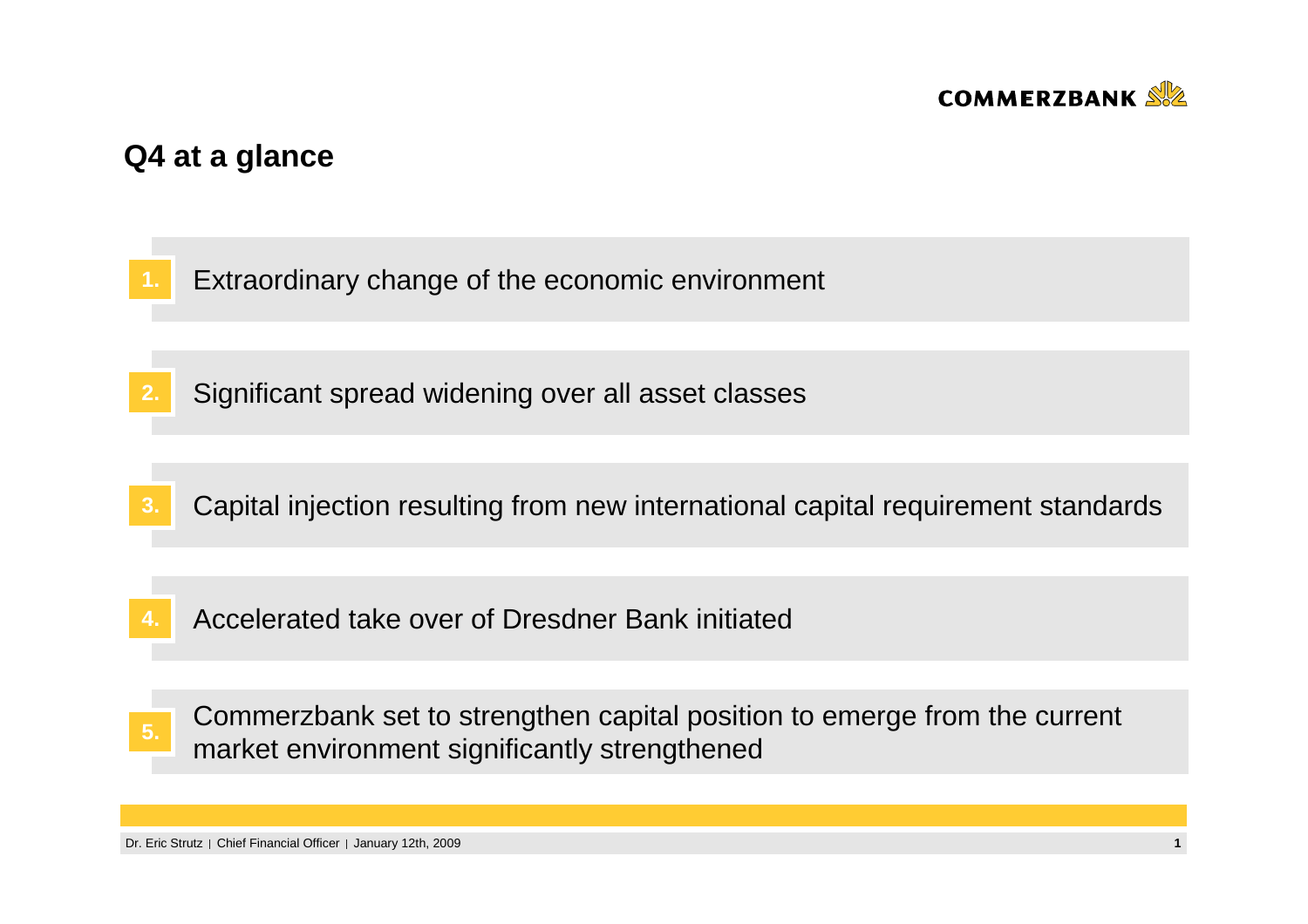

# **Milestones in supporting Equity and Liquidity**

### **10bn additional capital**

- Issue of 295m shares at 6 EUR
- Silent participant of EUR 8,2bn at SoFFin-1 conditions
- Reduction of EUR 17.5bn risk weighted assets\* led to EUR 700m capital relief
- Silent participation of EUR 750m by Allianz at SoFFin-1 conditions

# **General terms**

- 9% coupon p.a. non-cumulative
- Clear commitment for repayment
- Governance: two supervisory board seats, but without operational influence

### **Strong liquidity position**

- Issue of EUR 5bn "guaranteed" Benchmark-Bond
- Significant milestone reached for unsecured funding requirements in 2009
- Ongoing growth in deposits (+28% yoy), reaching EUR 100bn end of October
- Commerzbank recognized as safe haven

### \* at Dresdner Bank

Dr. Eric Strutz | Chief Financial Officer | January 12th, 2009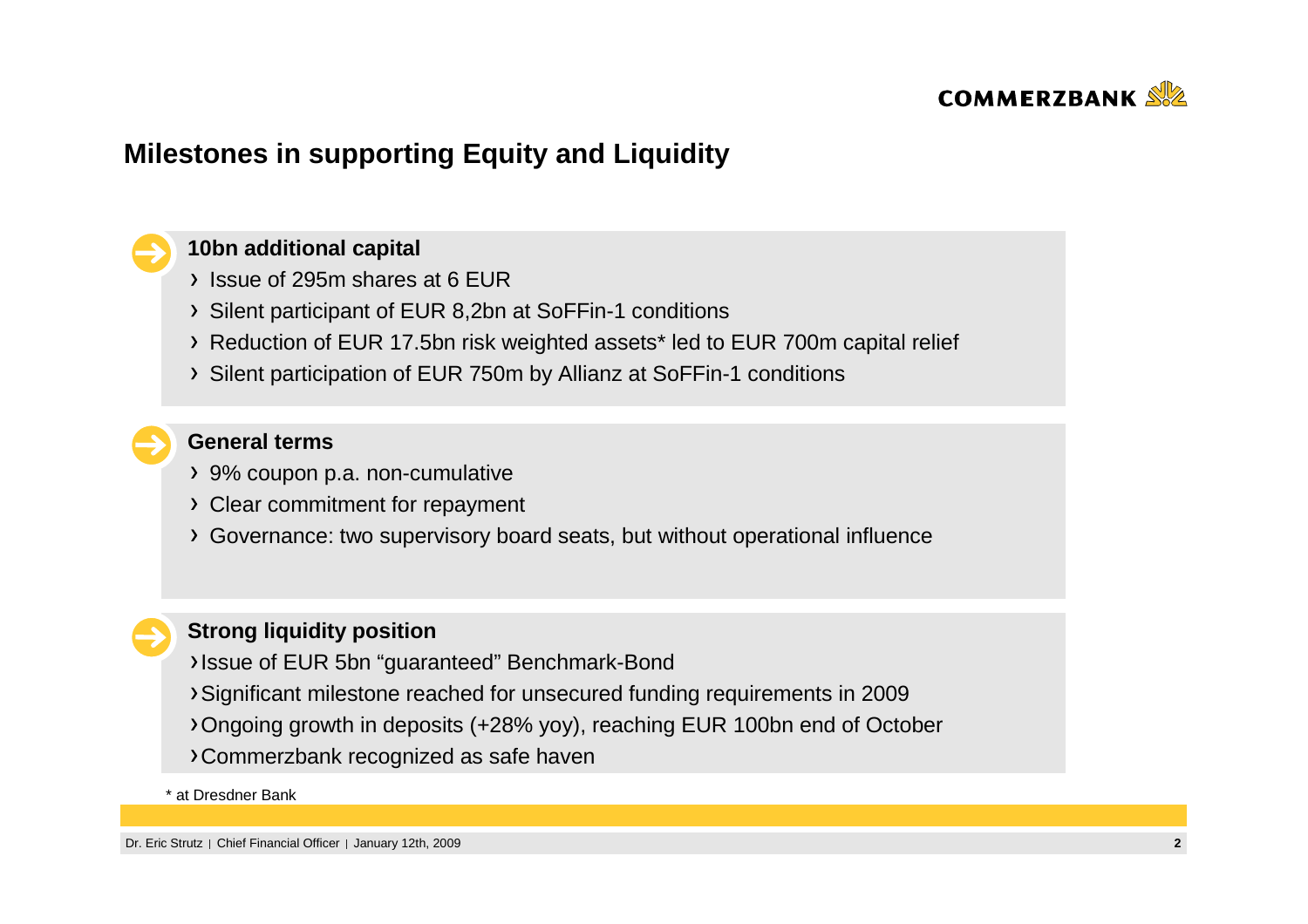

# **Improvement in trust**

### **CDS Spread**

5y (bps)



- Commerzbank considerably strengthens position to weather current market turmoils
- > New capital levels with significant equity buffer (~ EUR 7bn) to face unique market conditions
- > Public awareness among its private clients and Mittelstand customers increased, while competitors are retreating from the German market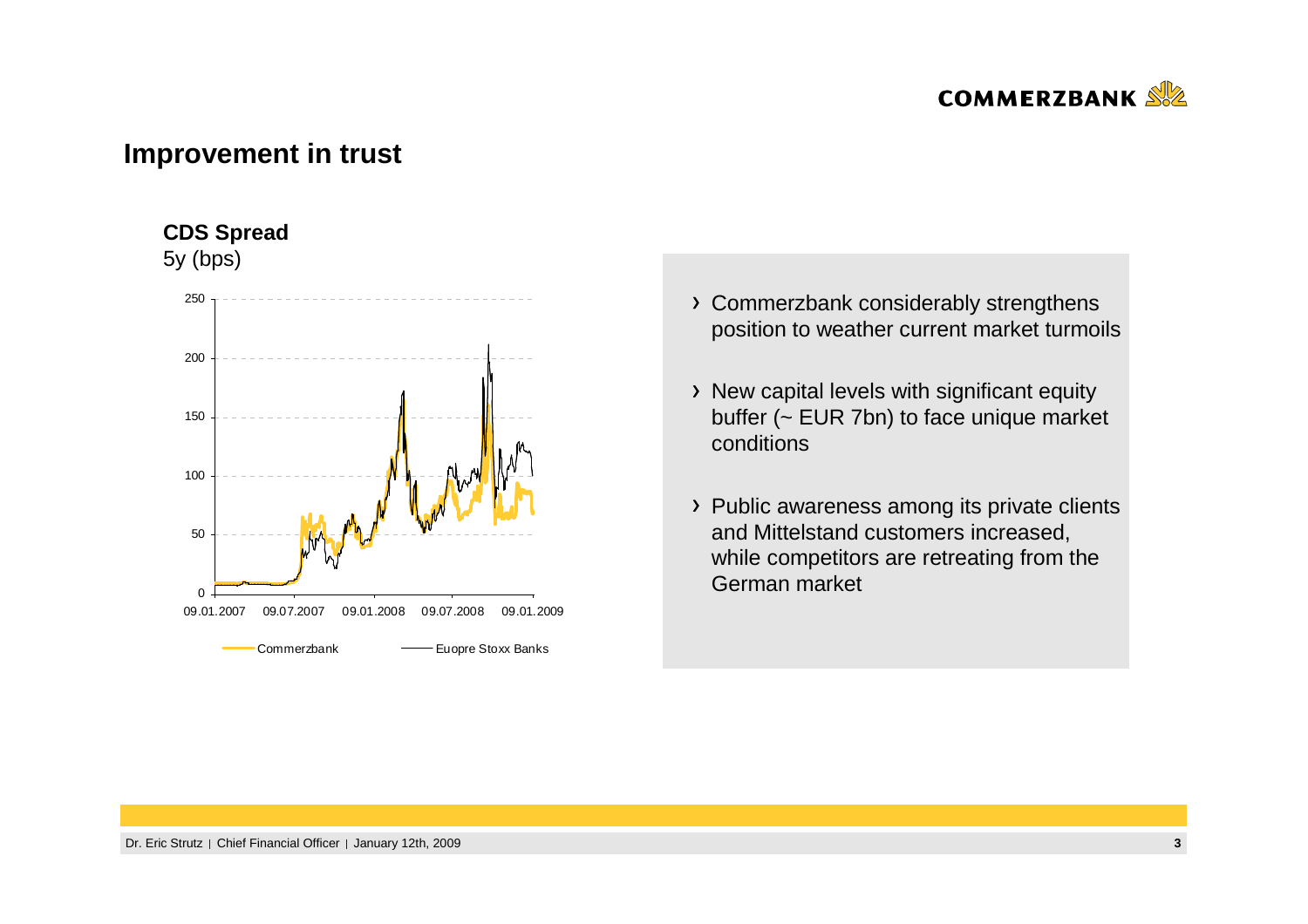

# **Economic outlook has changed dramatically within a year**



Dr. Eric Strutz | Chief Financial Officer | January 12th, 2009 **<sup>4</sup>**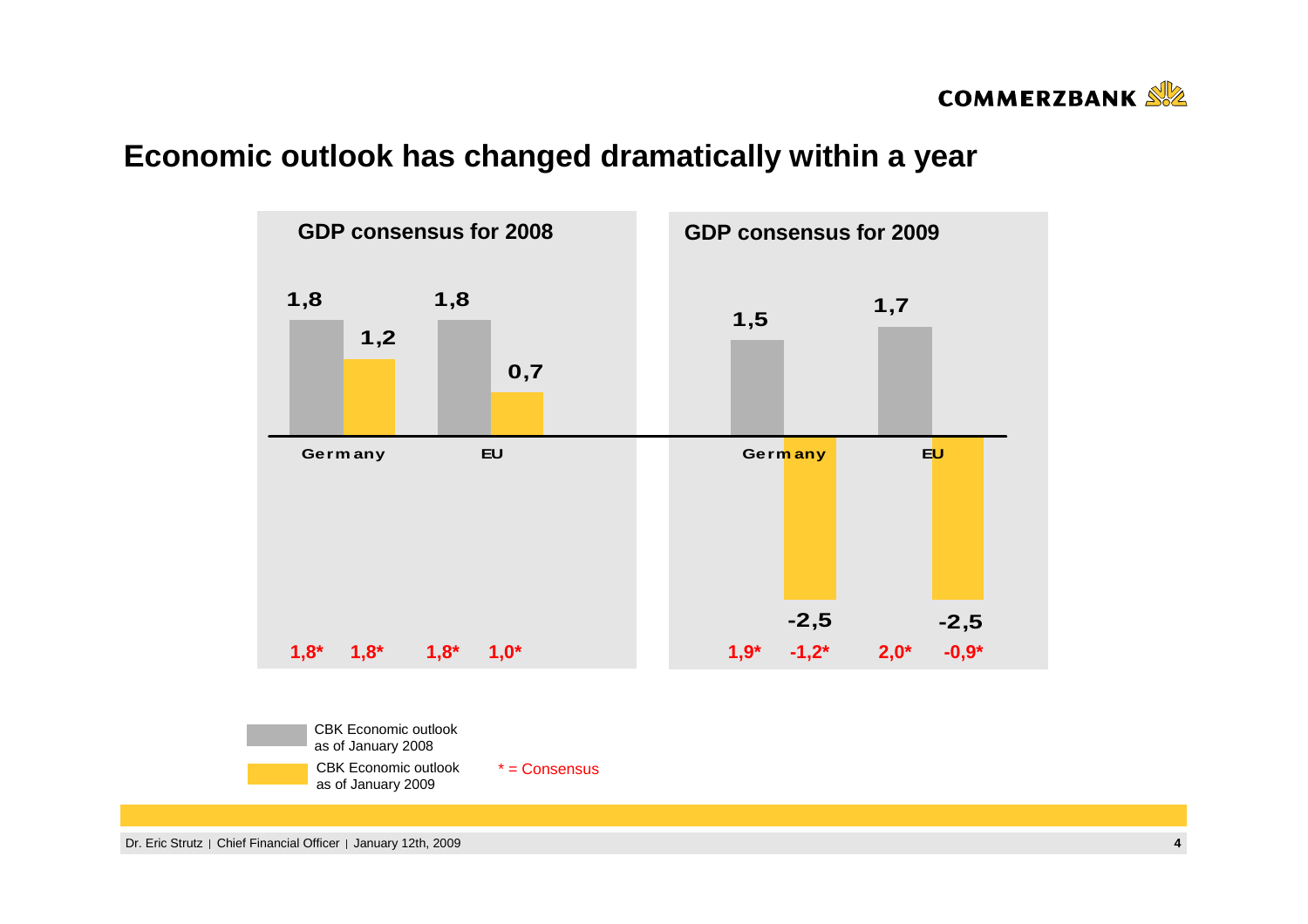

# **Sound underlying operating performance**

|                        |                 | Q1 - Q3 2007 | Q1 - Q3 2008 | vs. Q1 - Q3 2007 |
|------------------------|-----------------|--------------|--------------|------------------|
| Revenues <sup>1</sup>  | in $\epsilon$ m | 6,311        | 4,376        | $-31%$           |
| Operating profit       | in $\epsilon$ m | 2,344        | 444          | $-81%$           |
| Clean operating profit | in $\epsilon$ m | 2,063        | 1,966        | $-4.7%$          |
| Net profit             | in $\epsilon$ m | 1,716        | 812          | $-52.7\%$ .      |
| <b>Operating RoE</b>   | in $%$          | 23.2         | 4.0          | $-19.2$ ppts     |

1 before LLP

Commerzbank affected by the severe market downturn

- Q3 loss reflecting significant write-downs due to exceptional market turmoil
- > Strong and stable performance in our core client business units
- Strong deposit and customer growth by a quarter (~25% year-on-year)
- Commerzbank is well funded and maintains a prudent liquidity portfolio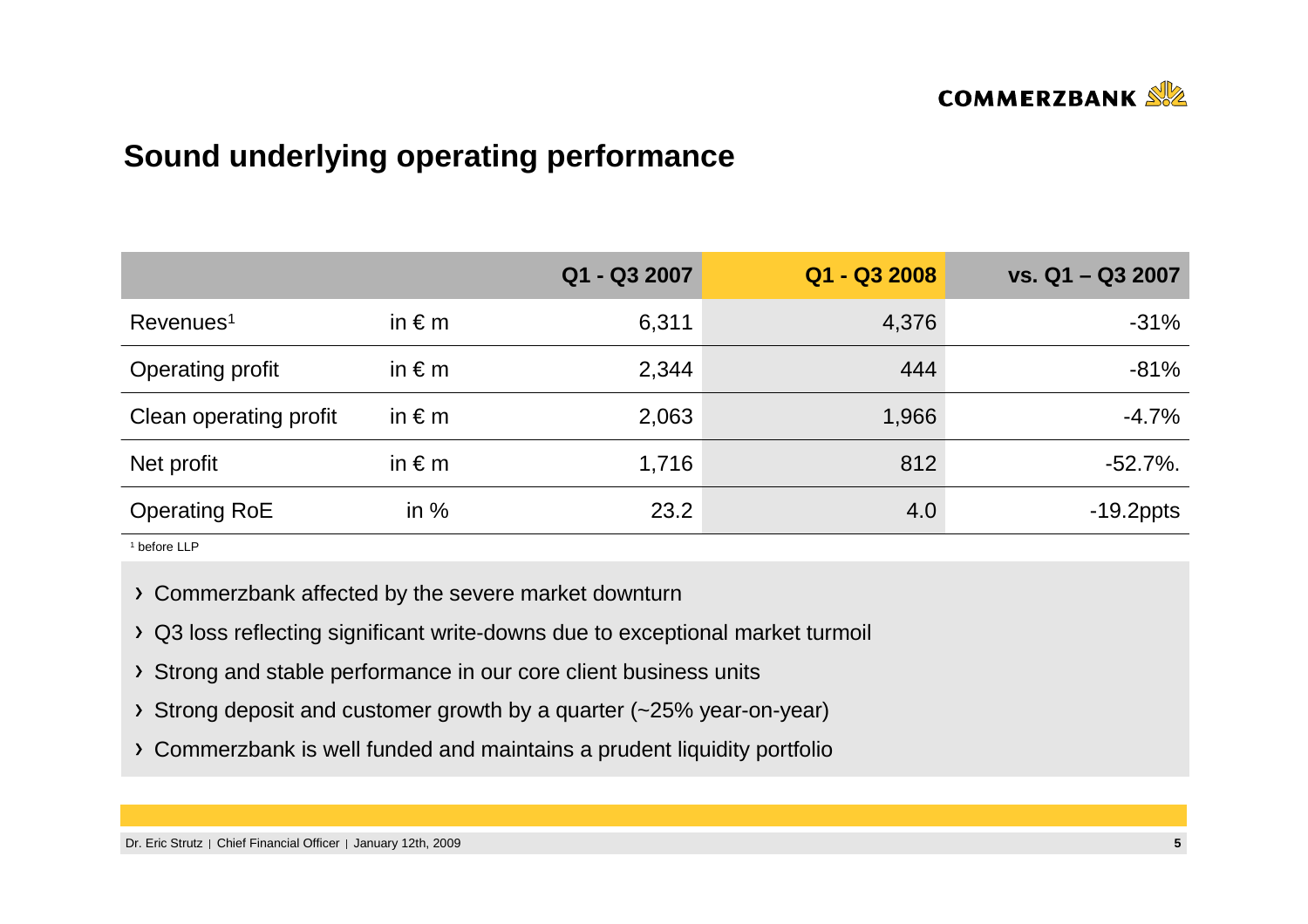

# **Extreme market conditions weighed on Q3**



|                 | <b>RMBS/others</b> | <b>CDO/TRS</b> | Lehman | <b>Iceland</b> | <b>Total</b> |
|-----------------|--------------------|----------------|--------|----------------|--------------|
| PuG/MSB         |                    |                |        |                |              |
| <b>CEE</b>      |                    |                | $-14$  |                | -14          |
| C&M (incl. PFT) | $-25$              | $-274$         | $-357$ | $-232$         | $-888$       |
| of which PFT    |                    | $-165$         | $-112$ | -179           | $-456$       |
| <b>CRE</b>      | $-144$             |                |        |                | $-144$       |
| O&C             |                    |                |        | -28            | $-28$        |
| <b>Total</b>    | $-169$             | $-274$         | $-371$ | $-260$         | $-1,074$     |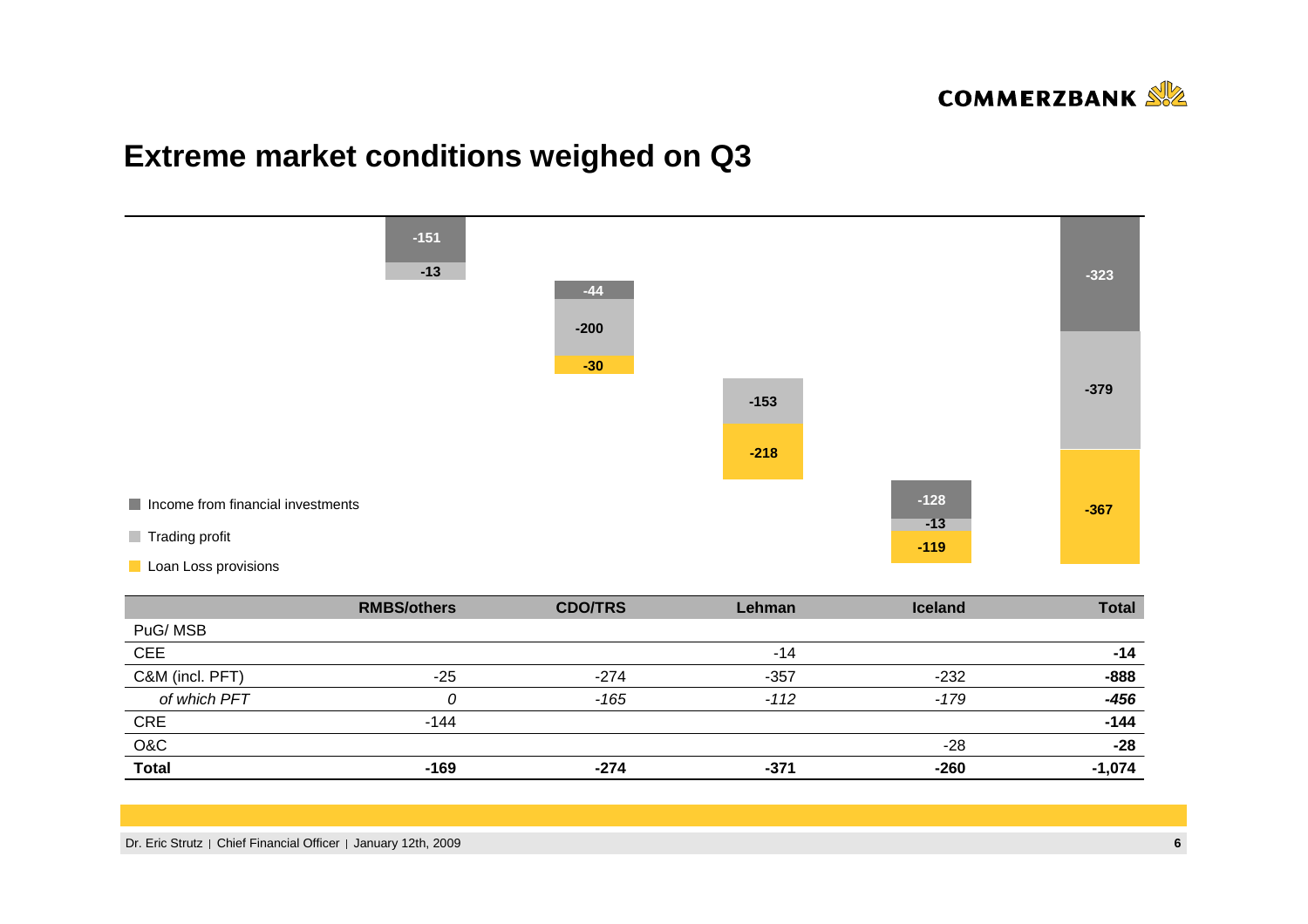

# **Solid performance in core client businesses**

# **Operating profit, in € m**



Dr. Eric Strutz | Chief Financial Officer | January 12th, 2009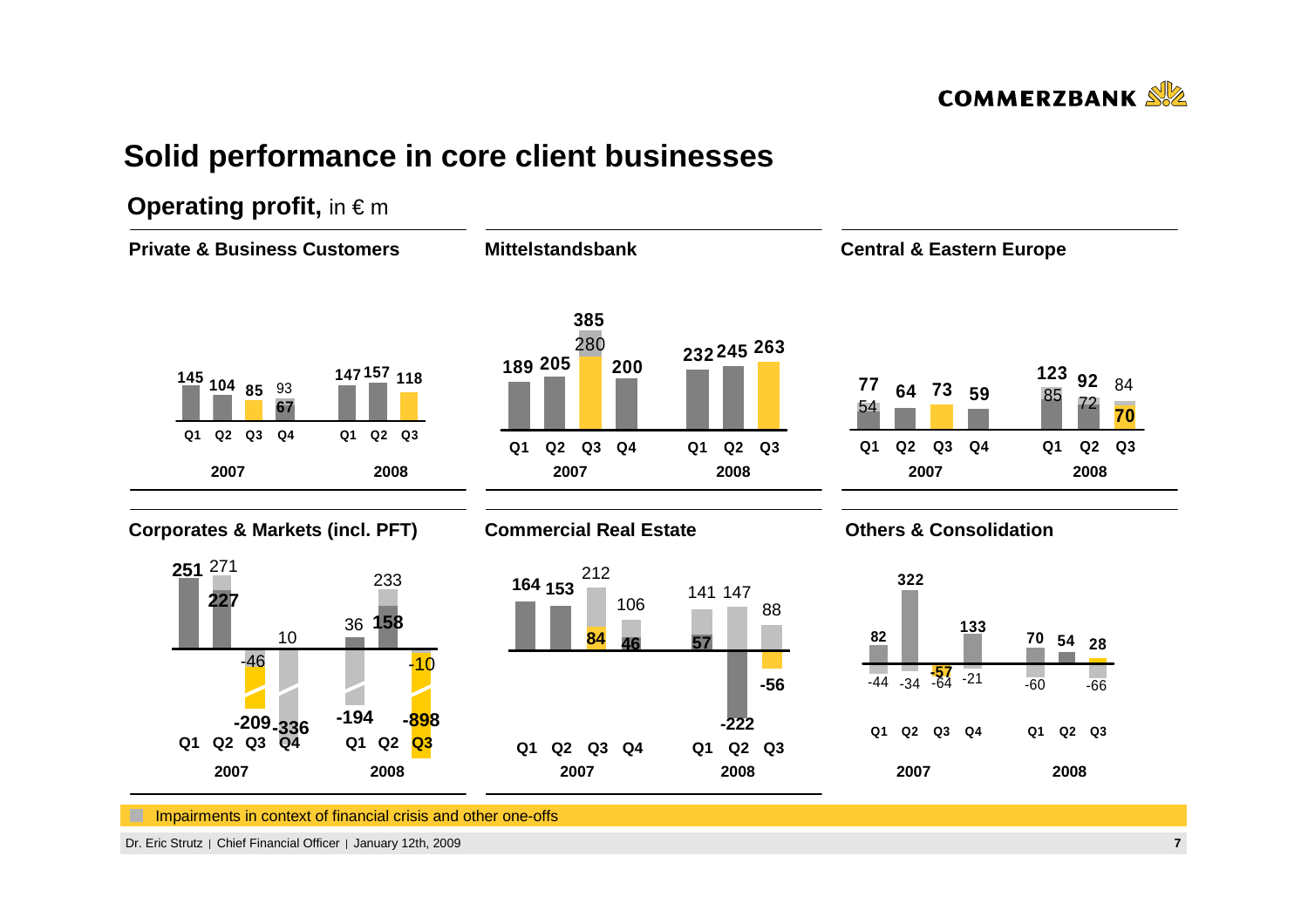

# **Deposit volume grew to more than 100 billion**





**Jun`07 Sep`07 Dez`07 Mar`08 Jun`08 Sep`08 Okt`08**

1) Only retail and corporate customers

**Deposit volume** 1)

in € bn

 Clients of BRE BankClients of Bank Forum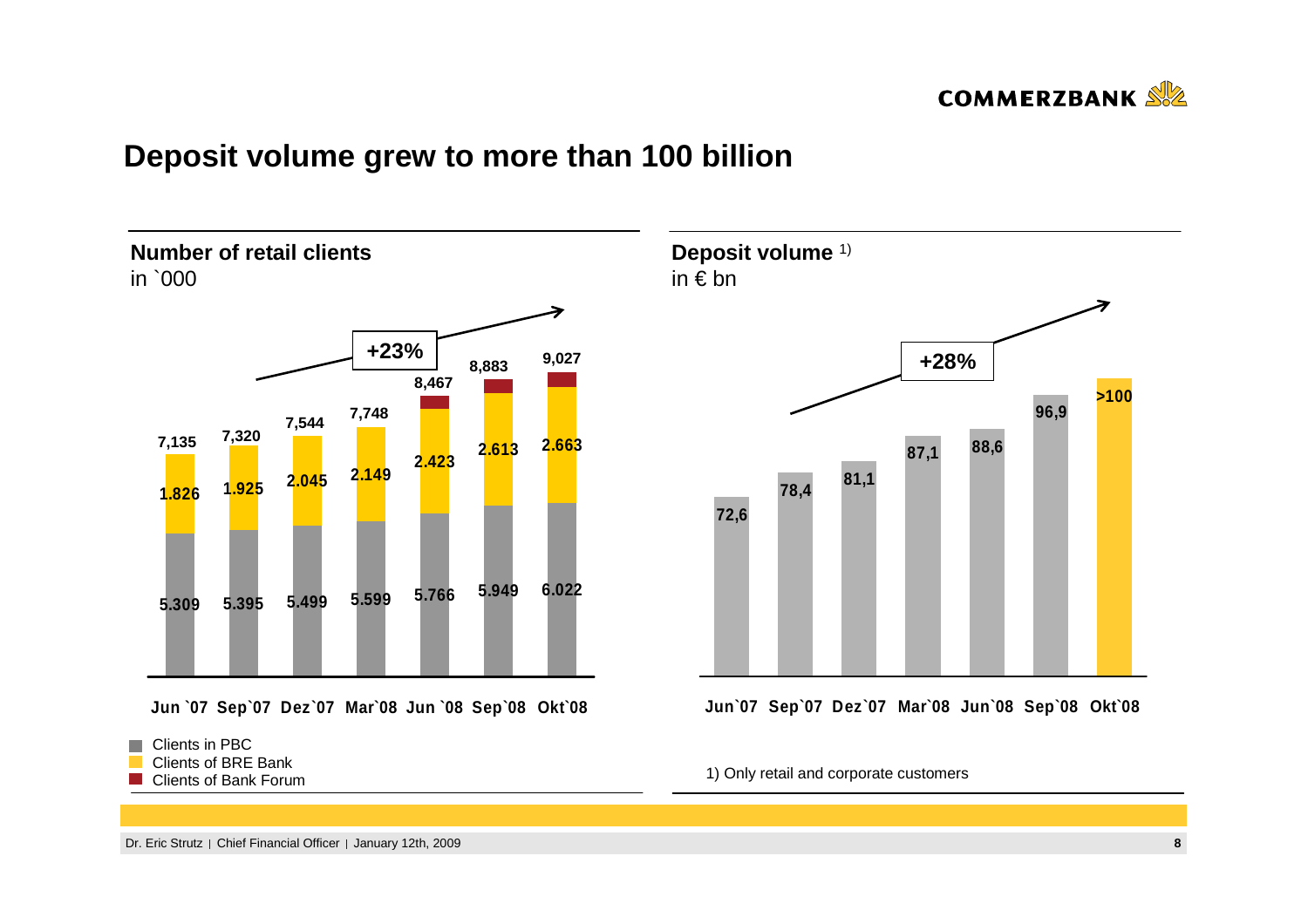

# **Commerzbank acquires Dresdner bank for €5.1bn**



### **Financing**

- › €3.215bn in cash
	- $\bullet \in$  €1.565bn financed through a non-preemptive equity offering of 65.4m shares<sup>1)</sup> and debt
	- €1.4bn cash for 39.8% stake in Dresdner Bank
	- €250m for the cancellation of the contingent deferred consideration
- $\rightarrow$  €1.21bn equivalent value for 163.5m CBK shares to Allianz as contribution in-kind<sup>2)</sup>
- › Transfer of cominvest to Allianz for €0.7bn

2) Based one month volume weighted average price of €7.40

\* After capital increase by SoFFin

<sup>1)</sup> ABO more than 5 times oversubscribed, share price issuance at €17.00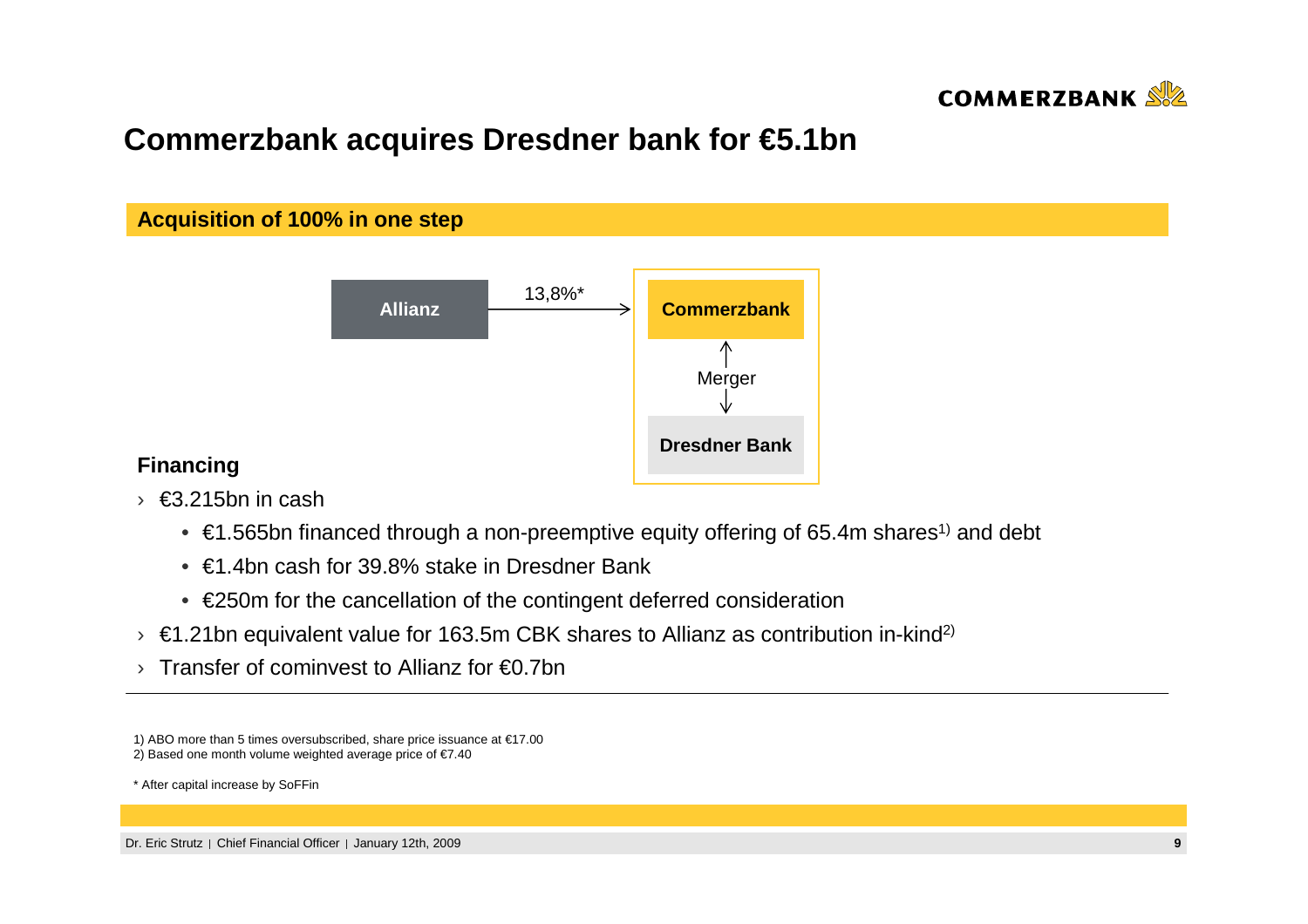

# **Enhanced banking platform with focus on profitable growth Balanced business mix with focus on retail and SME/corporate banking**

### **Creating the No. 1 Retail bank and the No. 2 Private Wealth Manager in Germany**

- > 11 million private clients in Germany
- Comprehensive nationwide branch network (Target: ~1,200 branches)
- Funding stability from larger deposit base
- High quality earnings stream from stronger position in wealth management

**Germany's leading Mittelstand bank leveraging the successful franchise**

- Strongest customer franchise in Germany (11% to 13% market share)
- Full integration of highly complementary domestic customer bases
- Dresdner Bank foreign activities enhance international capabilities
- Cultural fit is better than anticipated



### **Leading investment banking provider to German corporates and institutions**

- Focus on products relevant to client base, strong reduction of prop trading activities
- Significant cost reduction and capital release mitigates lower revenues
- Proven and successful right-sizing track-record
- Transfer of corporate and relevant retail activities of DKIB into respective business units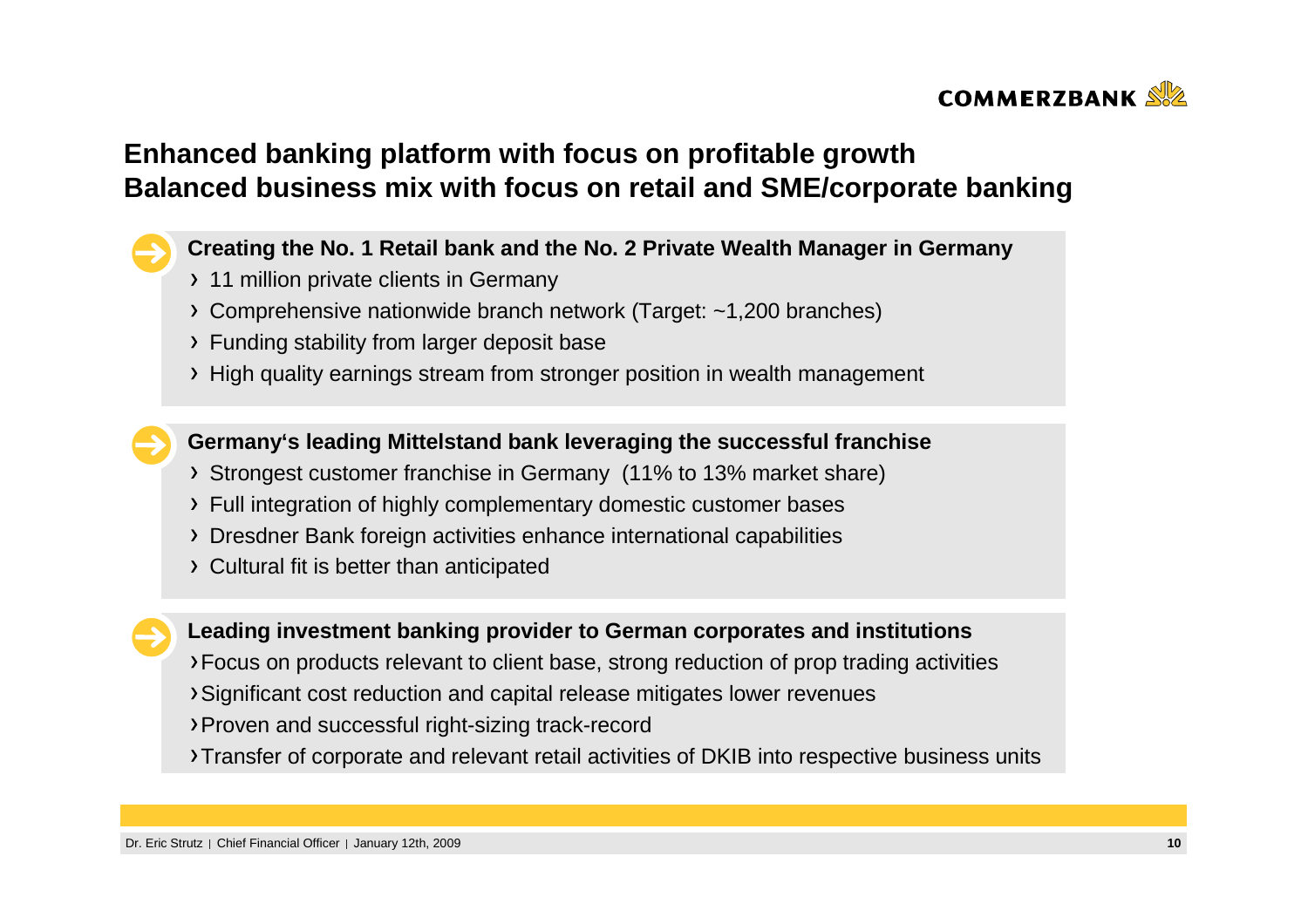

# **Significant decrease of non-core assets by 2011**



› Mid-term Tier-1 target range 7.0% – to 9.0%

 $\rightarrow$  Less dependence on wholesale funding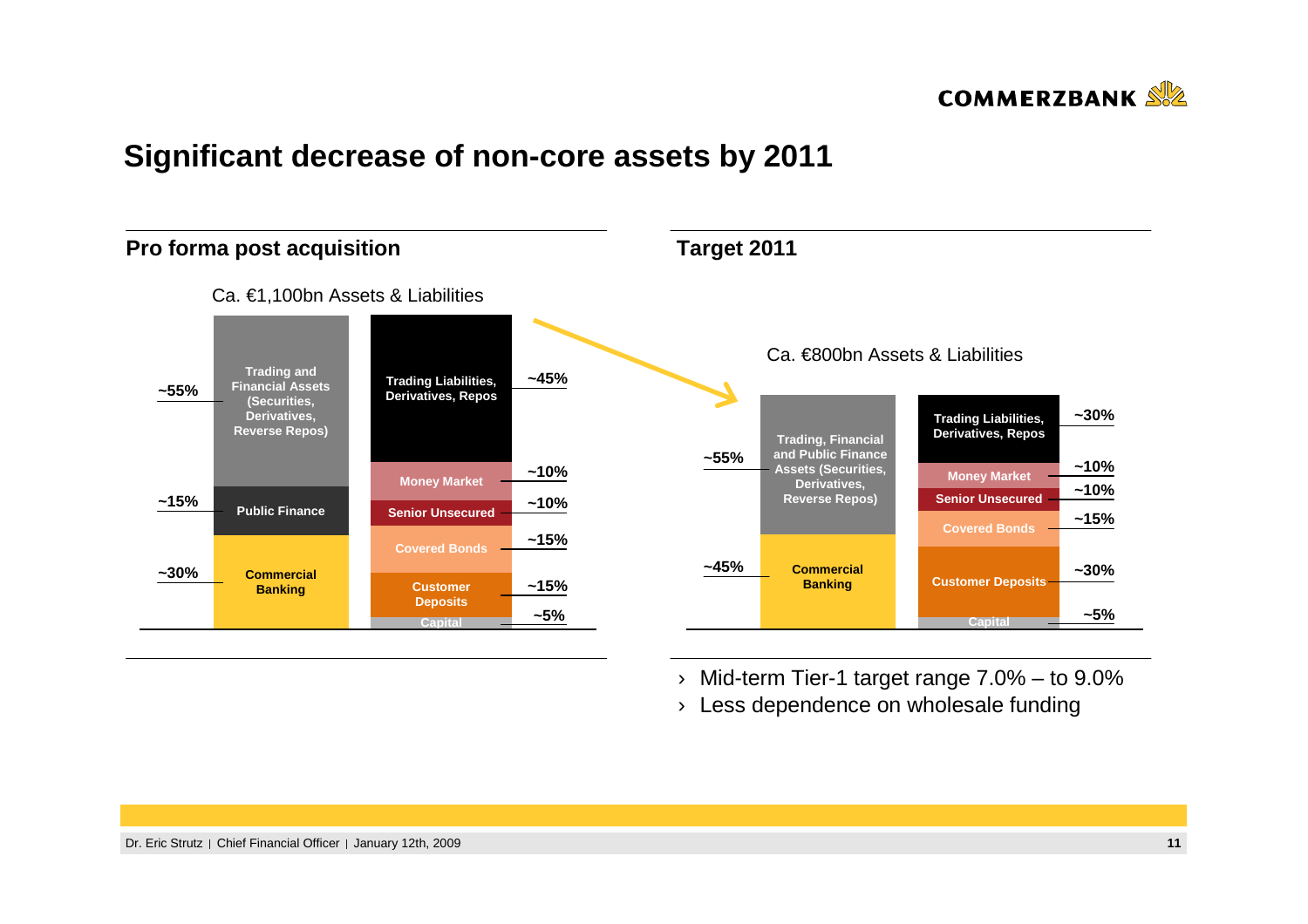

# **Integration divided into three phases: Process well on track**

### **Preparation of Implementation**

- › Negotiations with workers councils
- › Further specification of blueprints and implementation concepts
- › Set-up of joint steering platform: finance, risk, treasury
- › Merger of legal entities



### **Integration**

- › Implementation of Blueprints: successful rollout of joint business models
- › Realization of all integration measures
- › Full staffing of New CBK organization



Summer 09 – End of 2010

# **Preparation of Integration**

- › Appointment of management level  $1 + 2$
- › Definition of business models for different segments
- › Confirmation of synergy levels
- › Decision on IT structure
- › Preparation for negotiations with workers councils
- = Blueprint for New CBK

Sep 2008 – Jan 2009  $\sqrt{ }$ 

Remain fully committed to achieve full synergy potential of EUR 5bn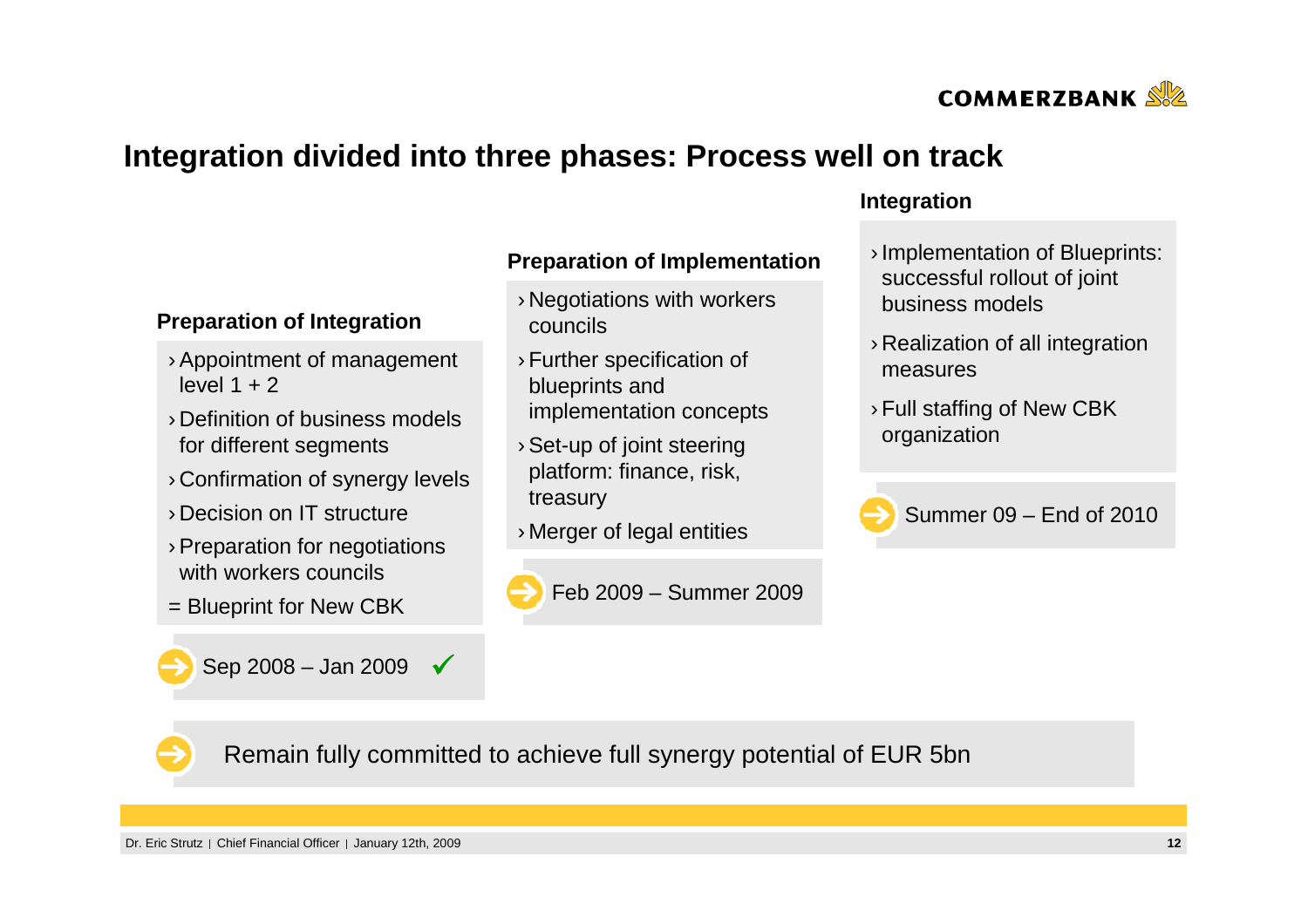

# **Further milestones achieved in preparing for integration**

**1.** Accelerated integration process through one-step-transaction $\overline{\phantom{a}}$  and  $\overline{\phantom{a}}$ 

Blueprint for new bank including business model, synergies and2. Bideptificion plan designed<br>integration plan designed

Strong management team: Board appointed 1<sup>st</sup> and 2<sup>nd</sup> level 3. Shong management team. Board appointed T and 2 never and 2 never and 2 never and 2 never and 3.

Dedicated decision to run Commerzbank's IT structure will facilitate IT integration4. be dicated decision to full commercially site structure will radiitate it.

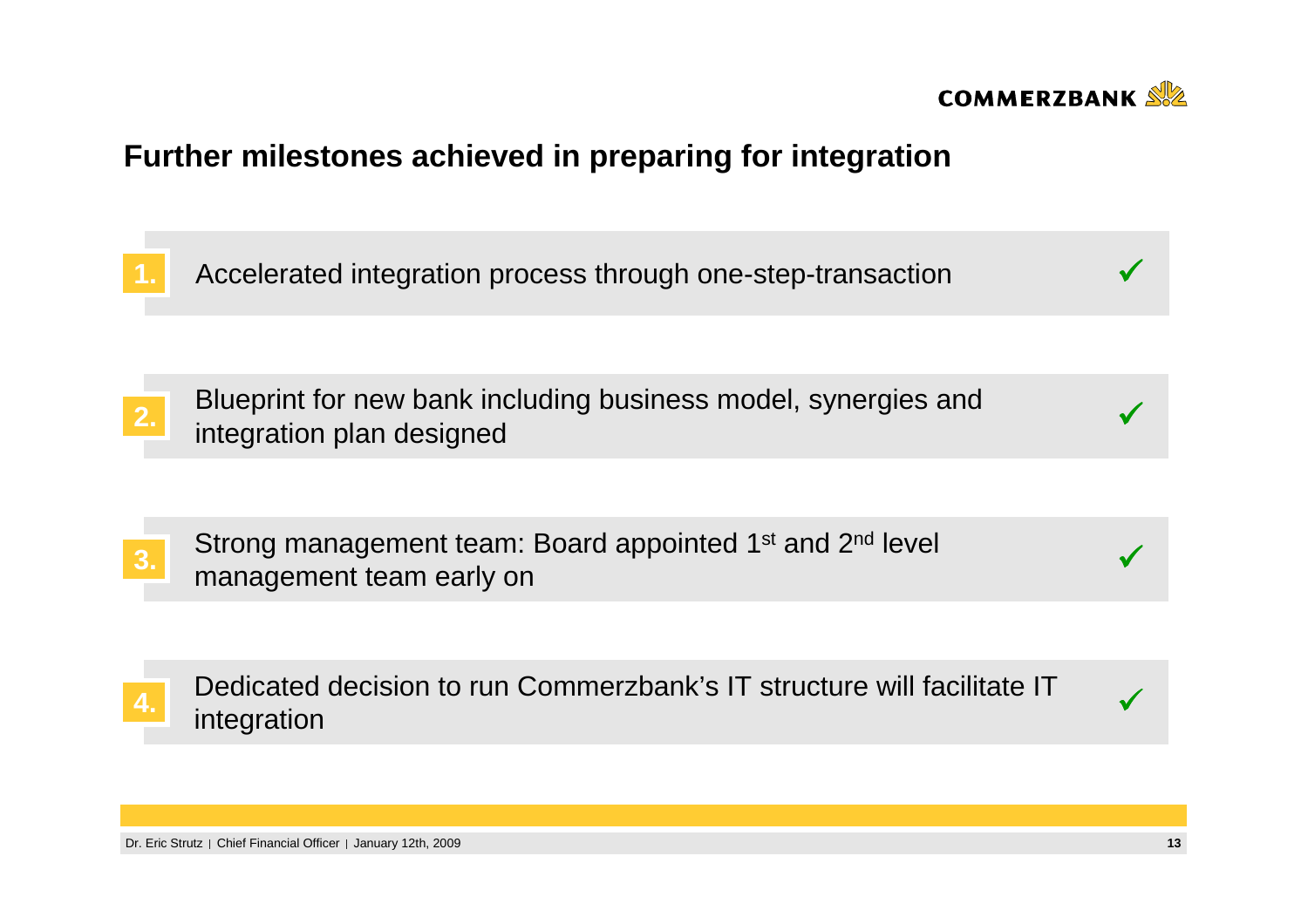

# **Our operating principles for the new Commerzbank**

| <b>Stability</b>                                  | Increased our mid-term Tier-1 range to peer group level $(7\% - 9\%)$<br>and start new bank with 10% in order to reflect current<br>markets                                                                             |
|---------------------------------------------------|-------------------------------------------------------------------------------------------------------------------------------------------------------------------------------------------------------------------------|
| <b>Responsibility &amp;</b><br><b>Opportunity</b> | We are committed to continue our role as an integral part of the<br>German economy, especially when others are retreating. We see<br>opportunities for market share increases across the board.                         |
| <b>Strategy</b>                                   | Strategic rationale for combination of Commerzbank and Dresdner<br>Bank remains compelling and creates tremendous opportunities.                                                                                        |
| <b>Competitiveness</b>                            | Being on a level playing field with our international peer group and<br>mitigating risk of rating disadvantages. We are actively pursuing<br>new business opportunities arising to our new strenghtend capital<br>base. |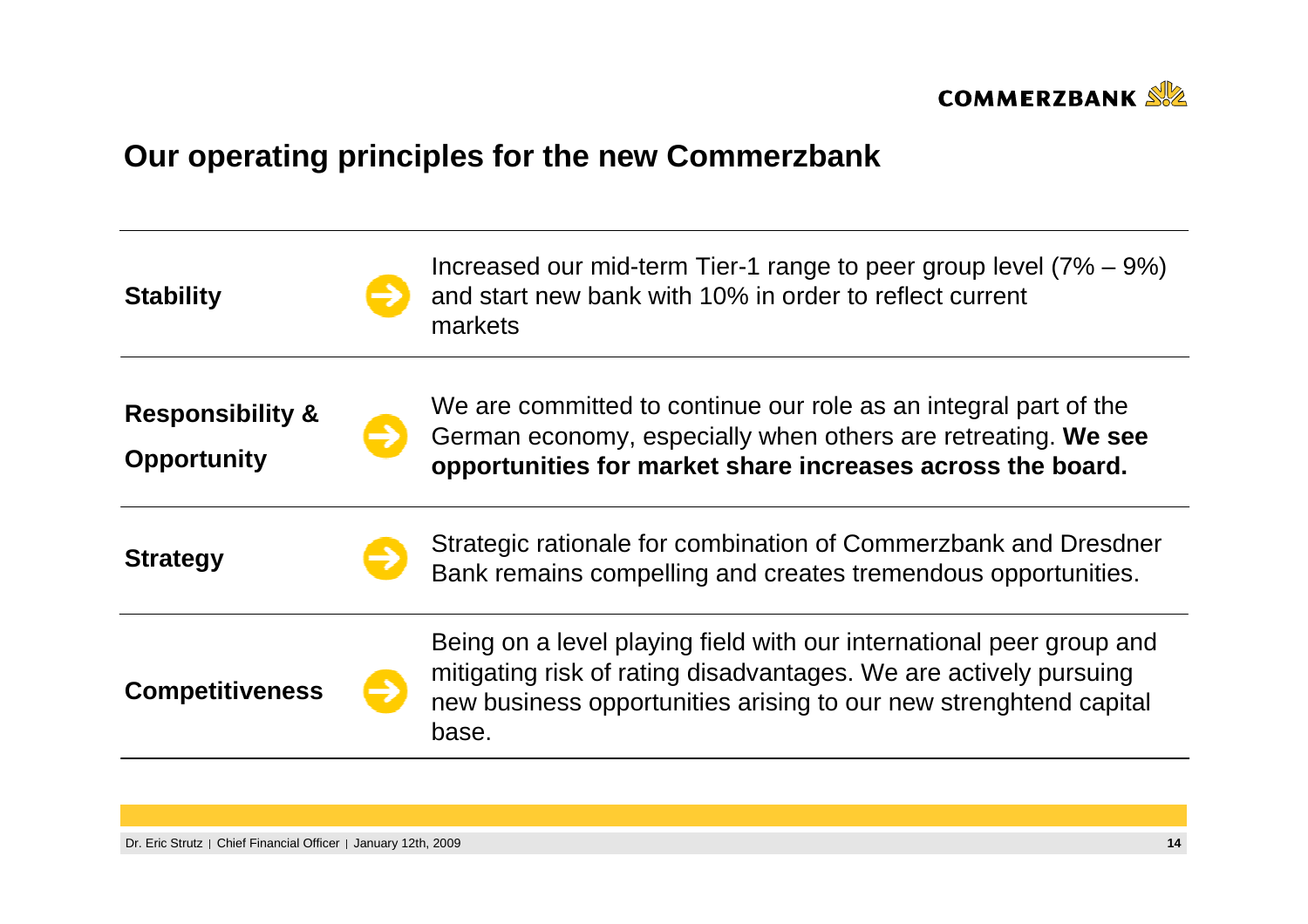

# **Main challenges 2009**



## **Ongoing weakness of international economy**

- Risk adjusted return oriented new lending business
- Further pressure on operating revenues
- Increasing risk provision in commercial and corporate banking

### **Integration of Dresdner Bank**

- Condiserable rightsizing of Investment Banking
- Accelerated Integration of operating businesses and IT structure
- 15% cost cutting (combined Group) by restructuring case defined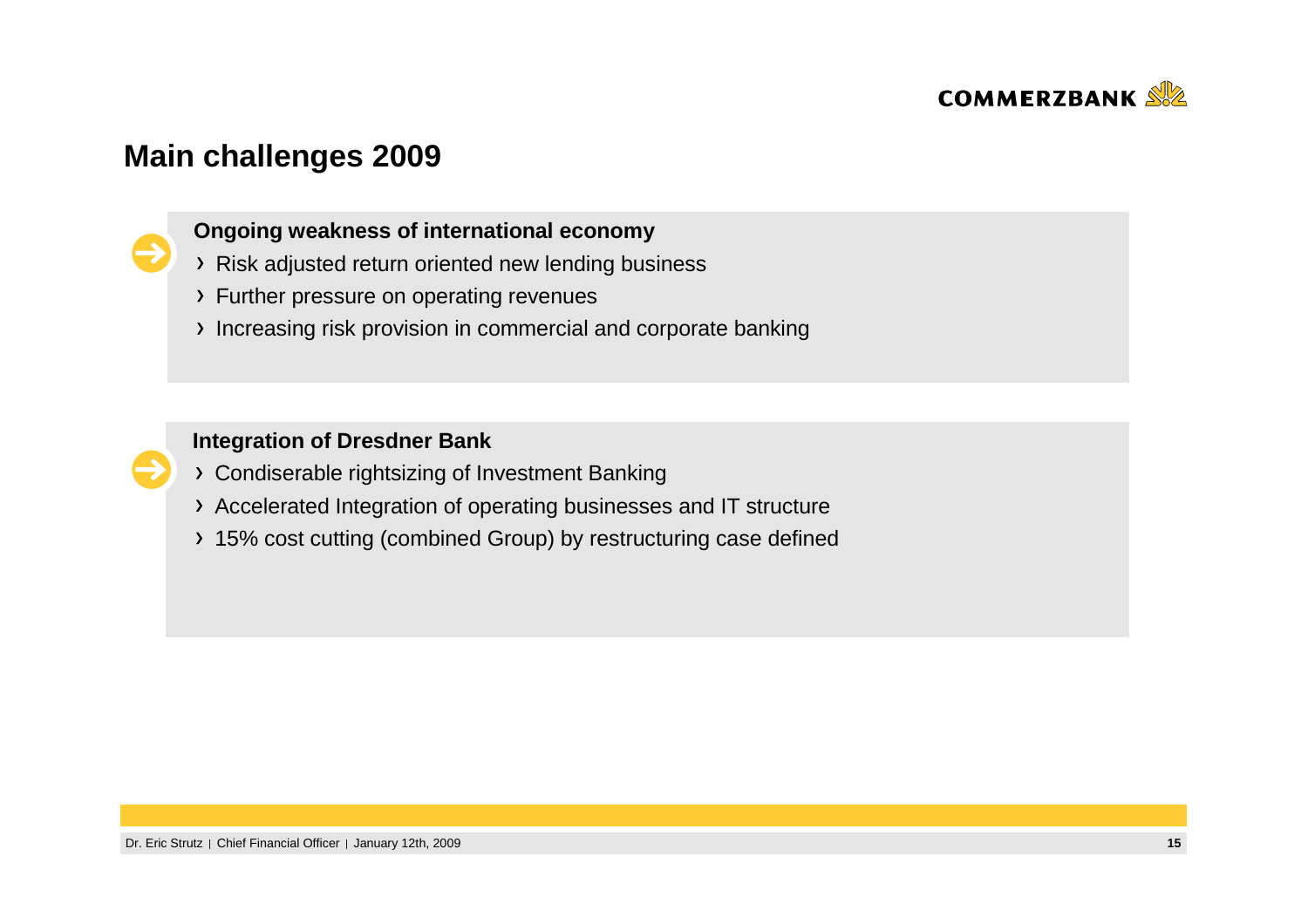

# **Germany: Negative outlook for 2009, but better prospects for 2010**

### **Forecast for 2009/2010**

- In 2009 German economy will be in a recession because of strong slowdown of world economy and aftermath of the financial market crisis.
- In 2010 the negative effect should have faded away and interest rate cuts of the ECB will boost the economy.
- Germany will probably outperform the Euro area in 2010, because it will in contrast to many Euro area countries – not be hindered by the correction of former booms (housing market, indebtedness of consumers and firms).

### **Good chance to be an outperformer in the Euro area in 2010**



### **Former banking crisis: Real GDP back in positive territory 4 quarters after rescue package**

Real GDP, change y-o-y in %, Period 0 = announcing of rescue package (Germany 2008Q4)



Source: Commerzbank Economic Research

Dr. Eric Strutz | Chief Financial Officer | January 12th, 2009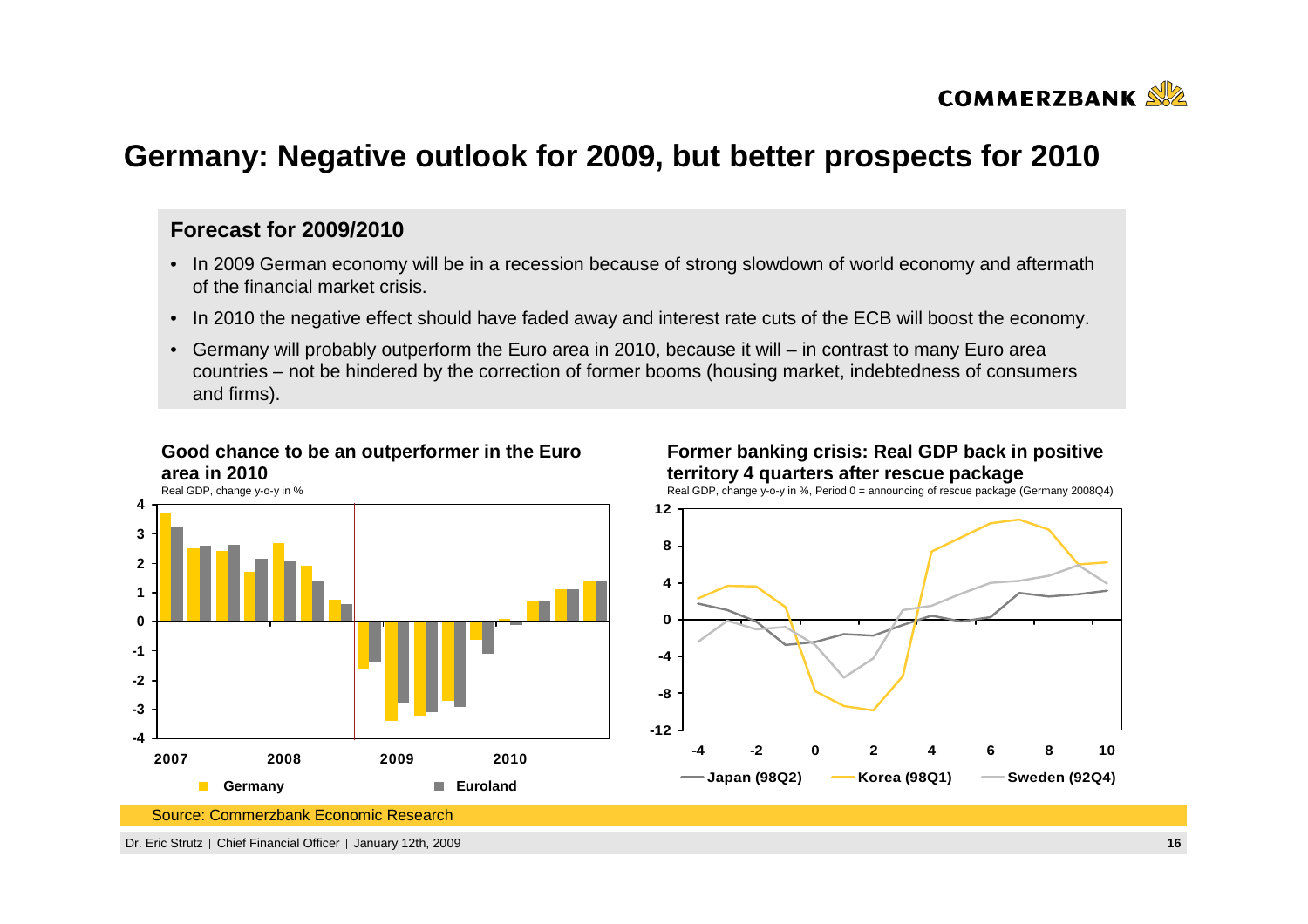

# **Outlook**

**3.**

**1.**Market environment remains very challenging in 2009

- **2.** Commerzbank with strengthened and stable capital adequacy
	- Strengthening core franchise via Dresdner Bank
- Continue to be an active market player to further increase market share in core businesses, while others are retreating from market and customers **4.**
- Tight cost discipline, balance sheet reduction and significant synergy potential to Examples and the current market environment significantly strengthened emerge from the current market environment significantly strengthened

Dr. Eric Strutz | Chief Financial Officer | January 12th, 2009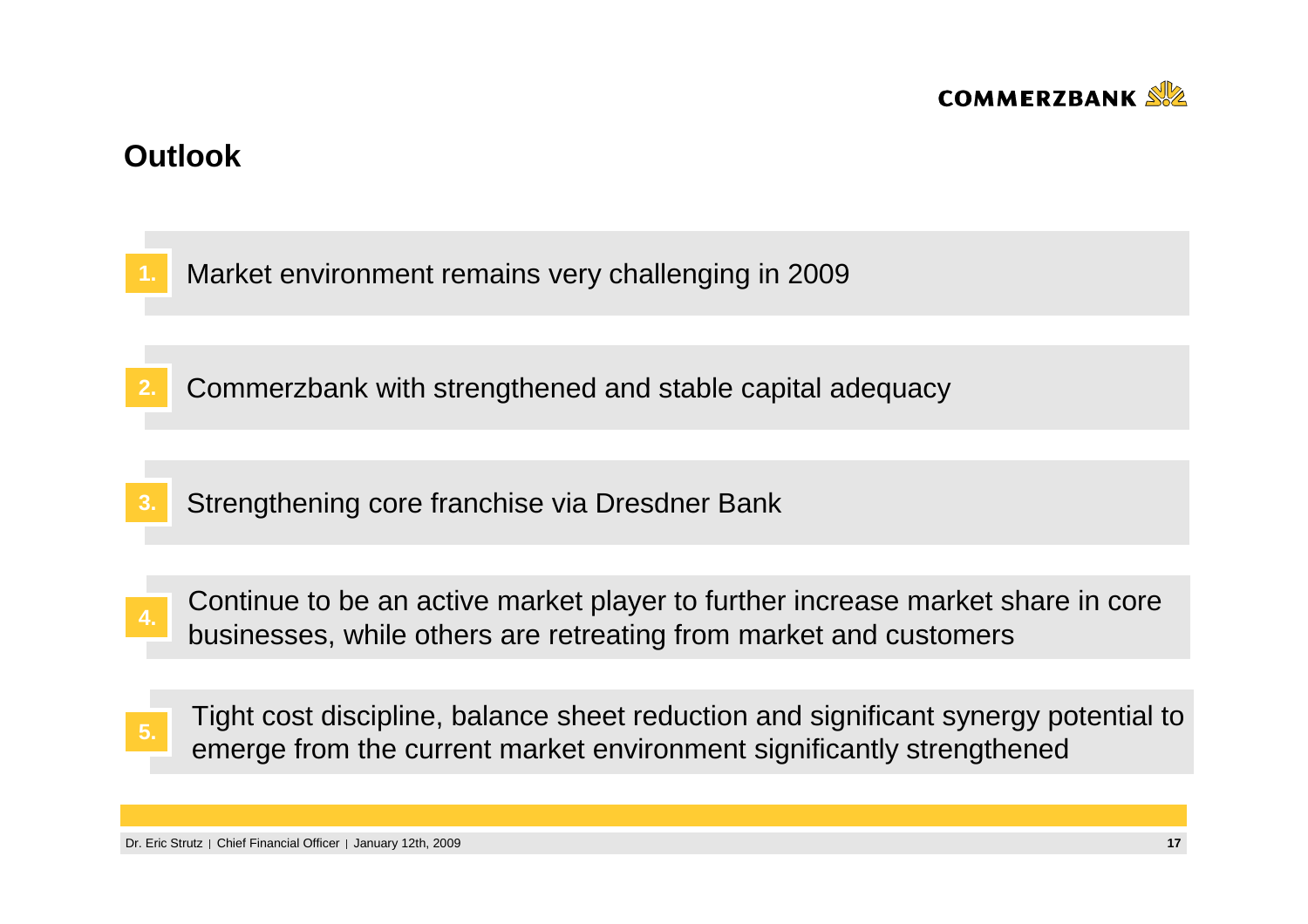

# **Appendix**

Dr. Eric Strutz | Chief Financial Officer | January 12th, 2009 **<sup>18</sup>**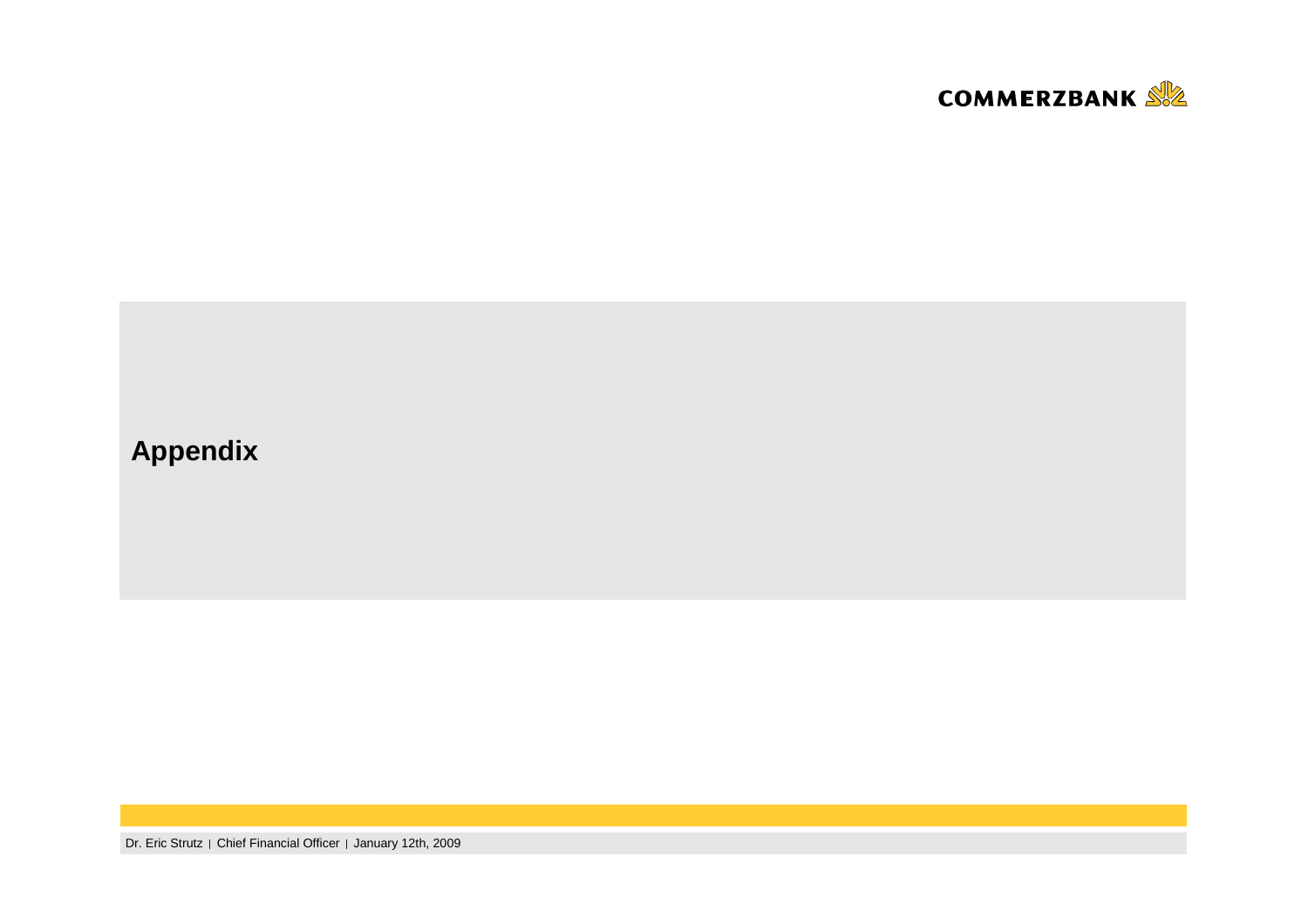

# **Outlook: External factors remained challenging in Q4 2008**



### **Q4 2008**

Quarterly result will reflect the continued impact of adverse market conditions

- Further sound capital position
- Ongoing strong deposit and customer growth (flight to safety)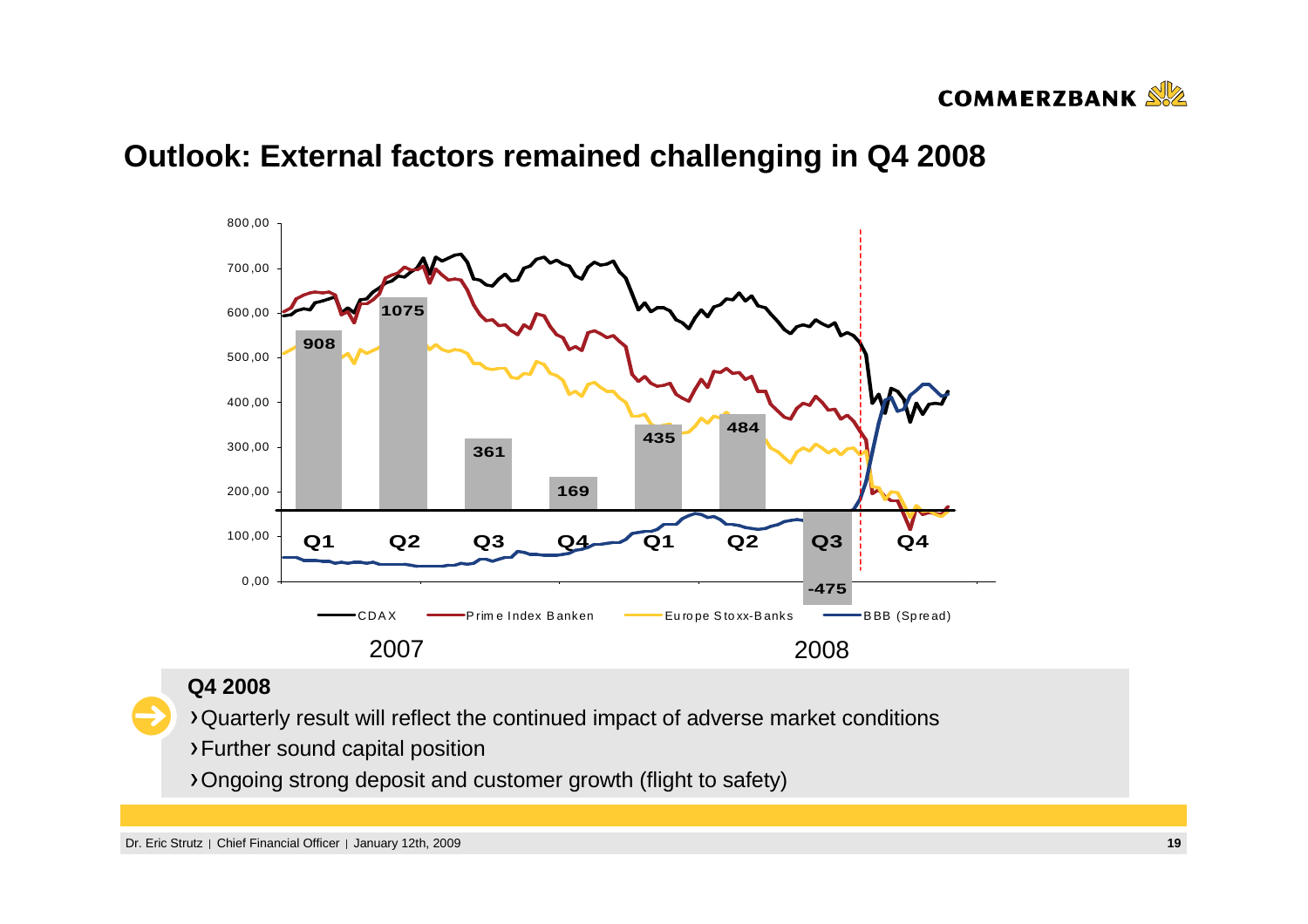

# **Action resulting from new international capital adequacy requirements**

# **Increase of Commerzbank's Tier-1 ratio via a €8.2bn silent participation by SoFFin**

 Tier-1 ratio moves to 10.9% (according to IFRS) and 11.2% (according to German GAAP) based on Q3 figures

Shareholder minded approach:

-Silent participation with a dividend-linked coupon on top of a 9% p.a. interest rate base

-Dividend payment possible from business year 2010 onwards

-Continued concentration on proven business model

-No changes to current corporate governance structure

-Board of Managing Directors agreed to a salary cap of €500,000 for 2008/2009

Commerzbank committed to re-paying silent participation mid-term, given sound capitalization

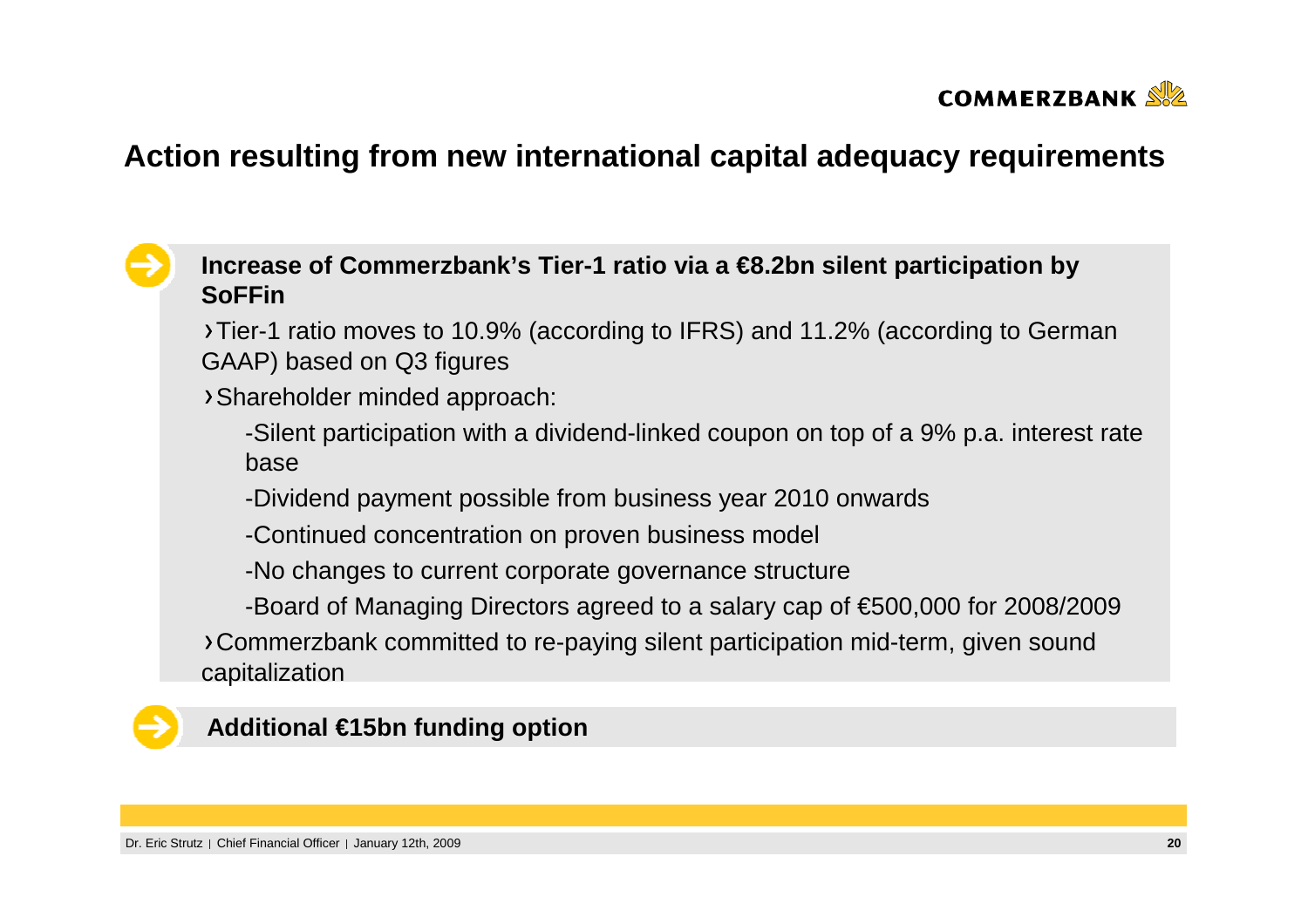

**Capital infusion of €8.2bn through silent participation (SoFFIN-1)**

- Volume: €8.2bn in one tranche
- Coupon: 9% p.a.
- Additional remuneration: 0.01% interest payment foreach €4.4m cash dividend paid\*
- > Term: perpetual
- Redemption: at nominal value
- Termination: only by Commerzbank with BaFinapproval
- > Subordination in case of insolvency & liquidation: junior to existing hybrids; junior to existing and future tier II instruments (incl. Genussrechte / Genussscheine) and other debt; pari passu with future hybrid offerings; senior to shareholders
- Loss sharing: pari passu with all other instruments with loss participation; no dividend payment until full compensation of shared losses (silent participation)
- Core capital & interest subsidy: yes

**Framework guarantee of up to €15bn**

- Framework guarantee of €15bn
- Guaranteed obligations: bearer bonds
- Commitment fee: 0.1% p.a. (for unusedguarantee)
- Guarantee fee:
	- Term <sup>≤</sup> 12 months: 0.5% p.a.
	- Term > 12 months: 0.948% p.a.
- Max. term: 36 months

\* agreement of dividend payment skip for business years 2008 and 2009

Dr. Eric Strutz | Chief Financial Officer | January 12th, 2009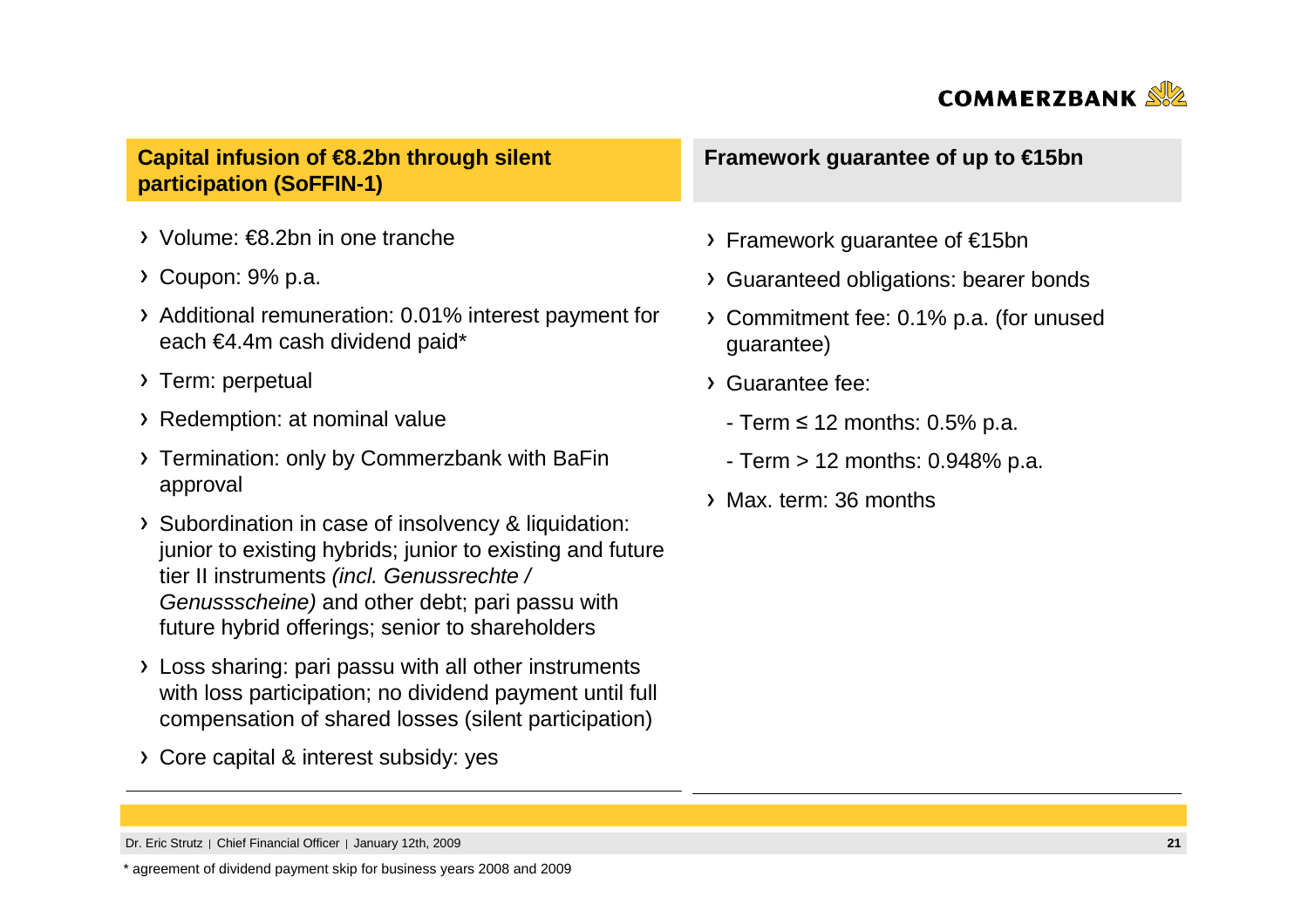

**Capital infusion of €8.2bn through silent participation (SoFFin-2)**

- Volume: €8.2bn in one tranche
- Coupon: 9% p.a.
- Additional remuneration: 0.01% interest payment foreach €4.4m cash dividend paid\*
- > Term: perpetual
- Redemption: at nominal value
- Termination: only by Commerzbank with BaFinapproval
- > Subordination in case of insolvency & liquidation: junior to existing hybrids; junior to existing and future tier II instruments (incl. Genussrechte / Genussscheine) and other debt; pari passu with future hybrid offerings; senior to shareholders
- Loss sharing: pari passu with all other instruments with loss participation; no dividend payment until full compensation of shared losses (silent participation)
- Core capital & interest subsidy: yes

### **Capital increase**

- Issue of 295m ordinary shares
- Stake of  $25% + 1$  share

\* agreement of dividend payment skip for business years 2008 and 2009

Dr. Eric Strutz | Chief Financial Officer | January 12th, 2009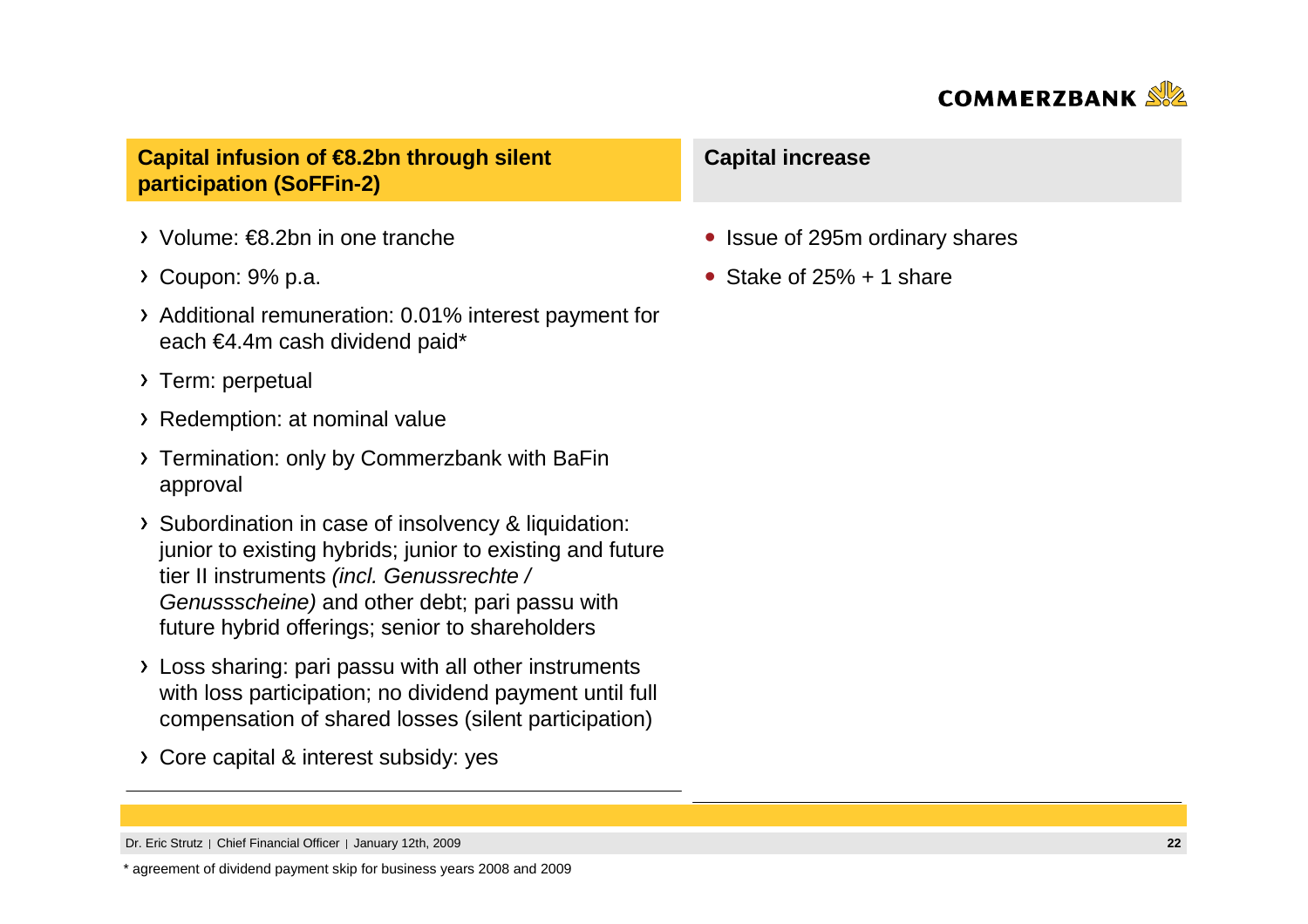

### **Capital infusion of €0.75bn through silent participation (Allianz)**

- Volume: €0.75bn in one tranche
- Coupon: 9% p.a.
- Additional remuneration: 0.01% interest payment foreach €4.4m cash dividend paid\*
- > Term: perpetual
- Redemption: at nominal value
- Termination: only by Commerzbank with BaFinapproval
- > Subordination in case of insolvency & liquidation: junior to existing hybrids; junior to existing and future tier II instruments (incl. Genussrechte / Genussscheine) and other debt; pari passu with future hybrid offerings; senior to shareholders
- Loss sharing: pari passu with all other instruments with loss participation; no dividend payment until full compensation of shared losses (silent participation)
- Core capital & interest subsidy: yes

Dr. Eric Strutz | Chief Financial Officer | January 12th, 2009

<sup>\*</sup> agreement of dividend payment skip for business years 2008 and 2009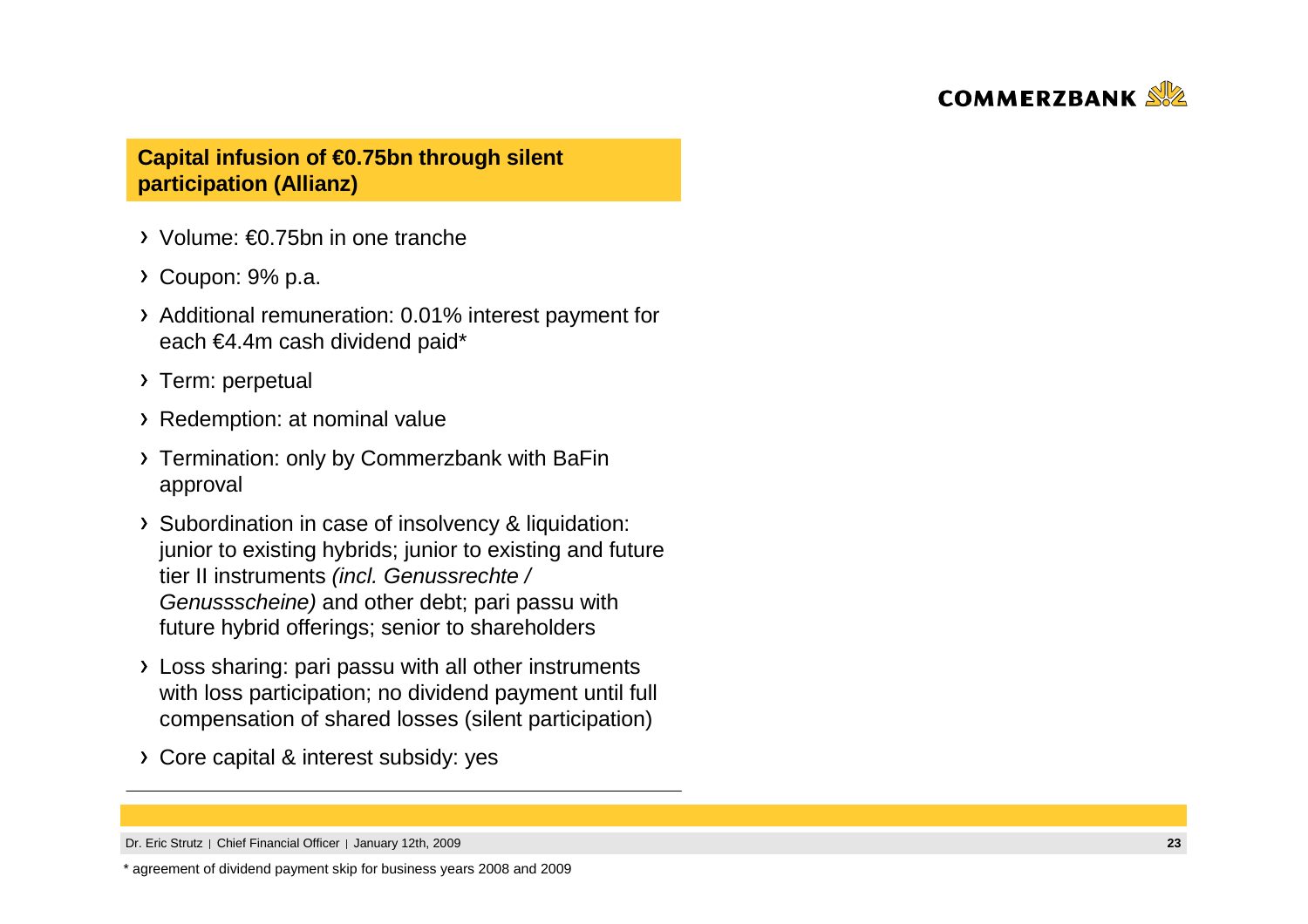

### **For more information, please contact Commerzbank´s IR team:**

**Jürgen Ackermann** (Head of IR) P: +49 69 136 22338M: juergen.ackermann@commerzbank.com

**Sandra Büschken** (Deputy Head of IR) P: +49 69 136 23617M: sandra.bueschken@commerzbank.com

**Michael Klein** P: +49 69 136 24522M: michael.klein@commerzbank.com **Wennemar von Bodelschwingh**P: +49 69 136 43611M: wennemar.vonbodelschwingh@commerzbank.com

**Ute Heiserer-Jäckel** P: +49 69 136 41874M: ute.heiserer-jaeckel@commerzbank.com

**Simone Nuxoll** P: +49 69 136 45660M: simone.nuxoll@commerzbank.com **Stefan Philippi** P: +49 69 136 45231M: stefan.philippi@commerzbank.com

**Karsten Swoboda** P: +49 69 136 22339M: karsten.swoboda@commerzbank.com

### **www.ir.commerzbank.com**